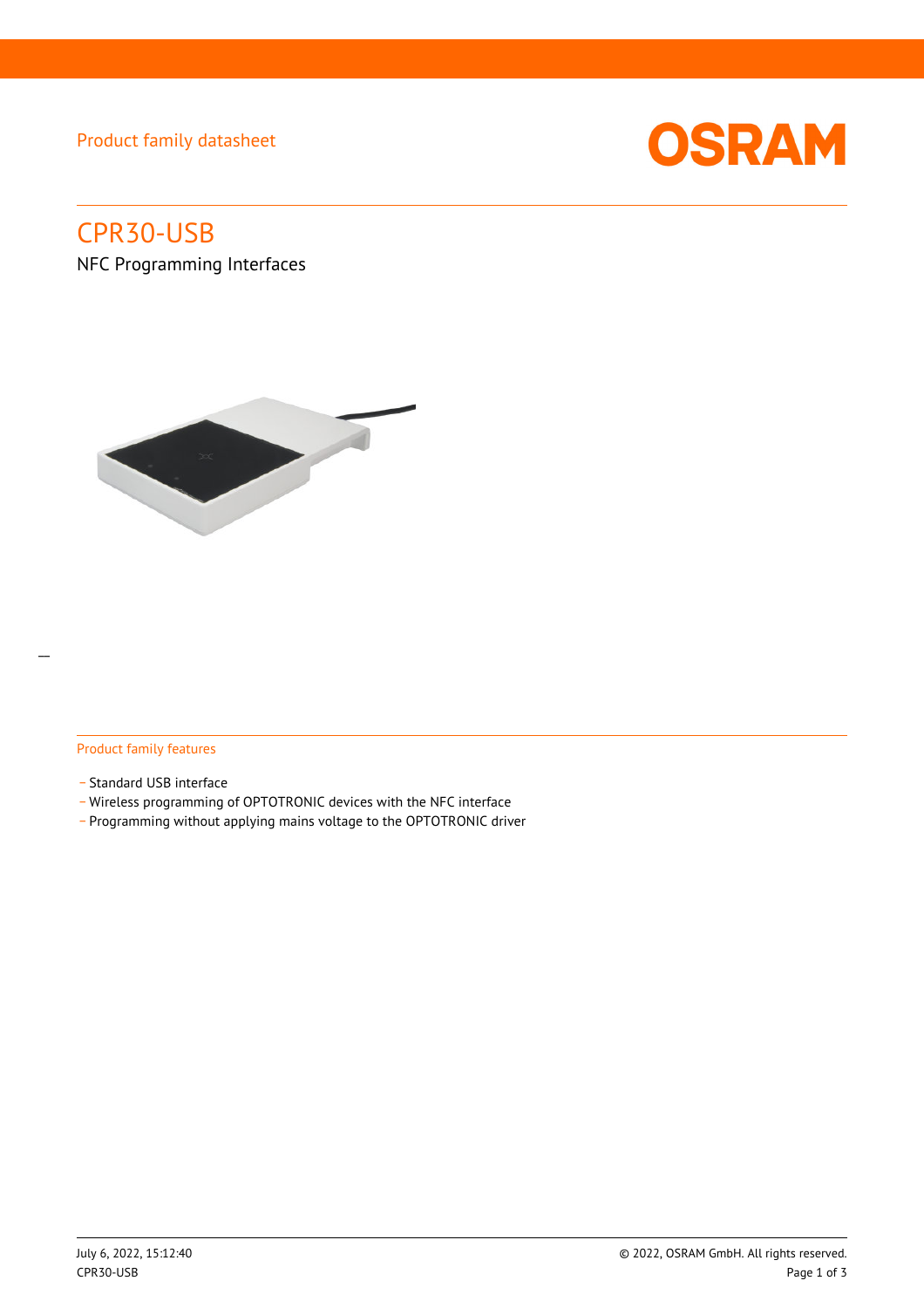# Product family datasheet

## Technical data

# **Dimensions & weight**

| <b>Product description</b> | <b>Product</b><br>weight | Length   | Width   | <b>Height</b>     |
|----------------------------|--------------------------|----------|---------|-------------------|
| CPR30-USB                  | 234.00 g                 | 144.0 mm | 84.0 mm | $17.0 \text{ mm}$ |

## **Product line drawing**



CPR30 -USB

# **Logistical data**

| <b>Product description</b> | Commodity code |  |
|----------------------------|----------------|--|
| CPR30-USB                  | 847190000000   |  |

#### **Environmental information Information according Art. 33 of EU Regulation (EC) 1907/2006 (REACh)**

| Product description | Date of Declaration | <b>Primary Article Identifier</b> | Declaration No. in SCIP<br>database |
|---------------------|---------------------|-----------------------------------|-------------------------------------|
| CPR30-USB           | 20-06-2022          | 4055462165169                     | In work                             |